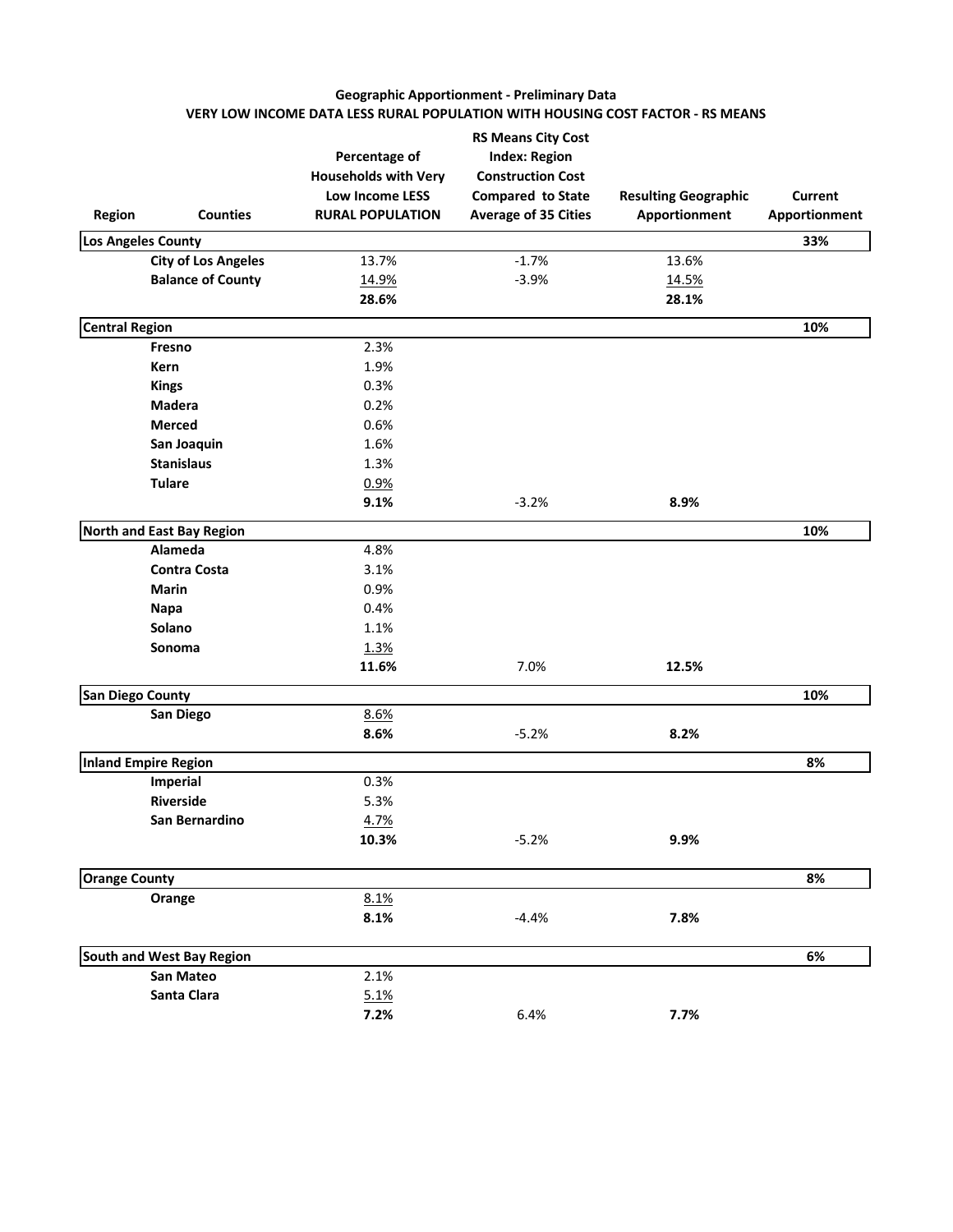# **Geographic Apportionment - Preliminary Data VERY LOW INCOME DATA LESS RURAL POPULATION WITH HOUSING COST FACTOR - RS MEANS**

| <b>Region</b> | <b>Counties</b>                    | Percentage of<br><b>Households with Very</b><br><b>Low Income LESS</b><br><b>RURAL POPULATION</b> | <b>RS Means City Cost</b><br><b>Index: Region</b><br><b>Construction Cost</b><br><b>Compared to State</b><br><b>Average of 35 Cities</b> | <b>Resulting Geographic</b><br>Apportionment | Current<br>Apportionment |
|---------------|------------------------------------|---------------------------------------------------------------------------------------------------|------------------------------------------------------------------------------------------------------------------------------------------|----------------------------------------------|--------------------------|
|               | <b>Capital and Northern Region</b> |                                                                                                   |                                                                                                                                          |                                              | 6%                       |
|               | <b>Butte</b>                       | 0.6%                                                                                              |                                                                                                                                          |                                              |                          |
|               | <b>El Dorado</b>                   | 0.4%                                                                                              |                                                                                                                                          |                                              |                          |
|               | Placer                             | 0.9%                                                                                              |                                                                                                                                          |                                              |                          |
|               | Sacramento                         | 4.1%                                                                                              |                                                                                                                                          |                                              |                          |
|               | <b>Shasta</b>                      | 0.4%                                                                                              |                                                                                                                                          |                                              |                          |
|               | <b>Sutter</b>                      | 0.2%                                                                                              |                                                                                                                                          |                                              |                          |
|               | Yolo                               | 0.6%                                                                                              |                                                                                                                                          |                                              |                          |
|               | Yuba                               | 0.2%                                                                                              |                                                                                                                                          |                                              |                          |
|               |                                    | 7.4%                                                                                              | $-0.5%$                                                                                                                                  | 7.4%                                         |                          |
|               | <b>Central Coast Region</b>        |                                                                                                   |                                                                                                                                          |                                              | 5%                       |
|               | <b>Monterey</b>                    | 0.9%                                                                                              |                                                                                                                                          |                                              |                          |
|               | San Luis Obispo                    | 0.8%                                                                                              |                                                                                                                                          |                                              |                          |
|               | Santa Barbara                      | 1.2%                                                                                              |                                                                                                                                          |                                              |                          |
|               | <b>Santa Cruz</b>                  | 0.7%                                                                                              |                                                                                                                                          |                                              |                          |
|               | Ventura                            | 2.1%                                                                                              |                                                                                                                                          |                                              |                          |
|               |                                    | 5.7%                                                                                              | $-1.0%$                                                                                                                                  | 5.7%                                         |                          |
|               | <b>San Francisco County</b>        |                                                                                                   |                                                                                                                                          |                                              | 4%                       |
|               | <b>San Francisco</b>               | 3.4%                                                                                              |                                                                                                                                          |                                              |                          |
|               |                                    | 3.4%                                                                                              | 13.5%                                                                                                                                    | 3.8%                                         |                          |
|               |                                    | 100.0%                                                                                            |                                                                                                                                          | 100.0%                                       | 100%                     |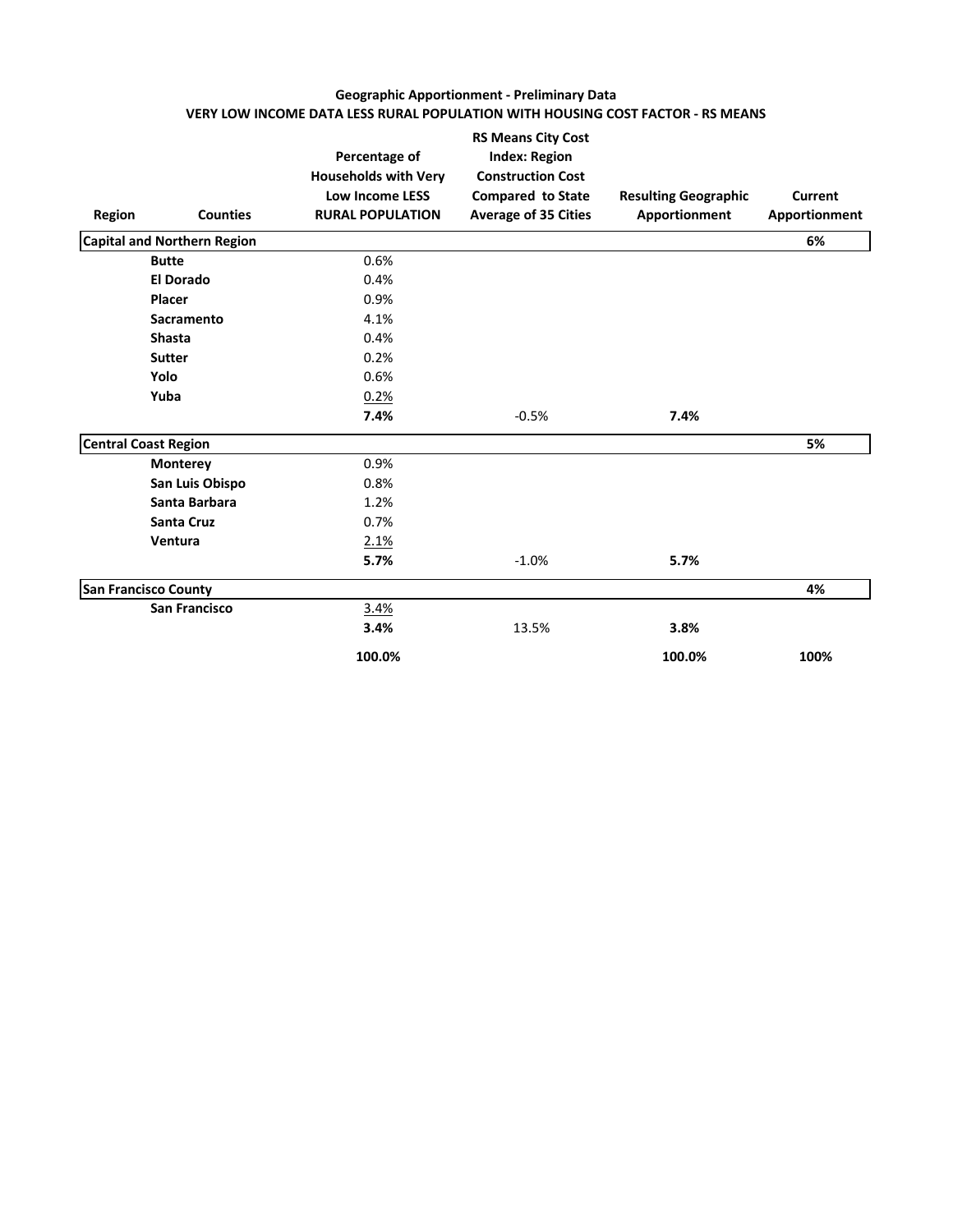# **Geographic Apportionment - Preliminary Data RENTER HIGH HOUSING COST DATA LESS RURAL POPULATION WITH HOUSING COST FACTOR - RS MEANS**

| <b>Region</b>           | <b>Counties</b>            | <b>Renter High Housing</b><br><b>Cost Burden LESS</b><br><b>RURAL POPULATION</b> | <b>RS Means City Cost</b><br><b>Index: Region</b><br><b>Construction Cost</b><br>Compared to State<br><b>Average of 35 Cities</b> | <b>Resulting Geographic</b><br>Apportionment | Current<br>Apportionment |
|-------------------------|----------------------------|----------------------------------------------------------------------------------|-----------------------------------------------------------------------------------------------------------------------------------|----------------------------------------------|--------------------------|
|                         | Los Angeles County         |                                                                                  |                                                                                                                                   |                                              | 33%                      |
|                         | <b>City of Los Angeles</b> | 17.7%                                                                            | $-1.7%$                                                                                                                           | 17.6%                                        |                          |
|                         | <b>Balance of County</b>   | 17.7%                                                                            | $-3.9%$                                                                                                                           | 17.2%                                        |                          |
|                         |                            | 35.4%                                                                            |                                                                                                                                   | 34.8%                                        |                          |
| <b>Central Region</b>   |                            |                                                                                  |                                                                                                                                   |                                              | 10%                      |
|                         | Fresno                     | 2.4%                                                                             |                                                                                                                                   |                                              |                          |
|                         | Kern                       | 1.7%                                                                             |                                                                                                                                   |                                              |                          |
|                         | <b>Kings</b>               | 0.2%                                                                             |                                                                                                                                   |                                              |                          |
|                         | <b>Madera</b>              | 0.2%                                                                             |                                                                                                                                   |                                              |                          |
|                         | <b>Merced</b>              | 0.6%                                                                             |                                                                                                                                   |                                              |                          |
|                         | San Joaquin                | 1.6%                                                                             |                                                                                                                                   |                                              |                          |
|                         | <b>Stanislaus</b>          | 1.3%                                                                             |                                                                                                                                   |                                              |                          |
|                         | <b>Tulare</b>              | 0.8%                                                                             |                                                                                                                                   |                                              |                          |
|                         |                            | 8.8%                                                                             | $-3.2%$                                                                                                                           | 8.6%                                         |                          |
|                         | North and East Bay Region  |                                                                                  |                                                                                                                                   |                                              | 10%                      |
|                         | Alameda                    | 4.6%                                                                             |                                                                                                                                   |                                              |                          |
|                         | <b>Contra Costa</b>        | 2.2%                                                                             |                                                                                                                                   |                                              |                          |
|                         | <b>Marin</b>               | 0.7%                                                                             |                                                                                                                                   |                                              |                          |
|                         | Napa                       | 0.3%                                                                             |                                                                                                                                   |                                              |                          |
|                         | Solano                     | 0.9%                                                                             |                                                                                                                                   |                                              |                          |
|                         | Sonoma                     | 1.2%                                                                             |                                                                                                                                   |                                              |                          |
|                         |                            | 9.9%                                                                             | 7.0%                                                                                                                              | 10.8%                                        |                          |
| <b>San Diego County</b> |                            |                                                                                  |                                                                                                                                   |                                              | 10%                      |
|                         | San Diego                  | 9.0%                                                                             |                                                                                                                                   |                                              |                          |
|                         |                            | 9.0%                                                                             | $-5.2%$                                                                                                                           | 8.6%                                         |                          |
|                         | Inland Empire Region       |                                                                                  |                                                                                                                                   |                                              | 8%                       |
|                         | Imperial                   | 0.3%                                                                             |                                                                                                                                   |                                              |                          |
|                         | <b>Riverside</b>           | 4.2%                                                                             |                                                                                                                                   |                                              |                          |
|                         | San Bernardino             | 4.2%                                                                             |                                                                                                                                   |                                              |                          |
|                         |                            | 8.7%                                                                             | $-5.2%$                                                                                                                           | 8.3%                                         |                          |
| <b>Orange County</b>    |                            |                                                                                  |                                                                                                                                   |                                              | 8%                       |
|                         | Orange                     | 7.5%                                                                             |                                                                                                                                   |                                              |                          |
|                         |                            | 7.5%                                                                             | $-4.4%$                                                                                                                           | 7.3%                                         |                          |
|                         |                            |                                                                                  |                                                                                                                                   |                                              |                          |
|                         | South and West Bay Region  |                                                                                  |                                                                                                                                   |                                              | 6%                       |
|                         | San Mateo                  | 1.6%                                                                             |                                                                                                                                   |                                              |                          |
|                         | Santa Clara                | 4.0%                                                                             |                                                                                                                                   |                                              |                          |
|                         |                            | 5.6%                                                                             | 6.4%                                                                                                                              | 6.0%                                         |                          |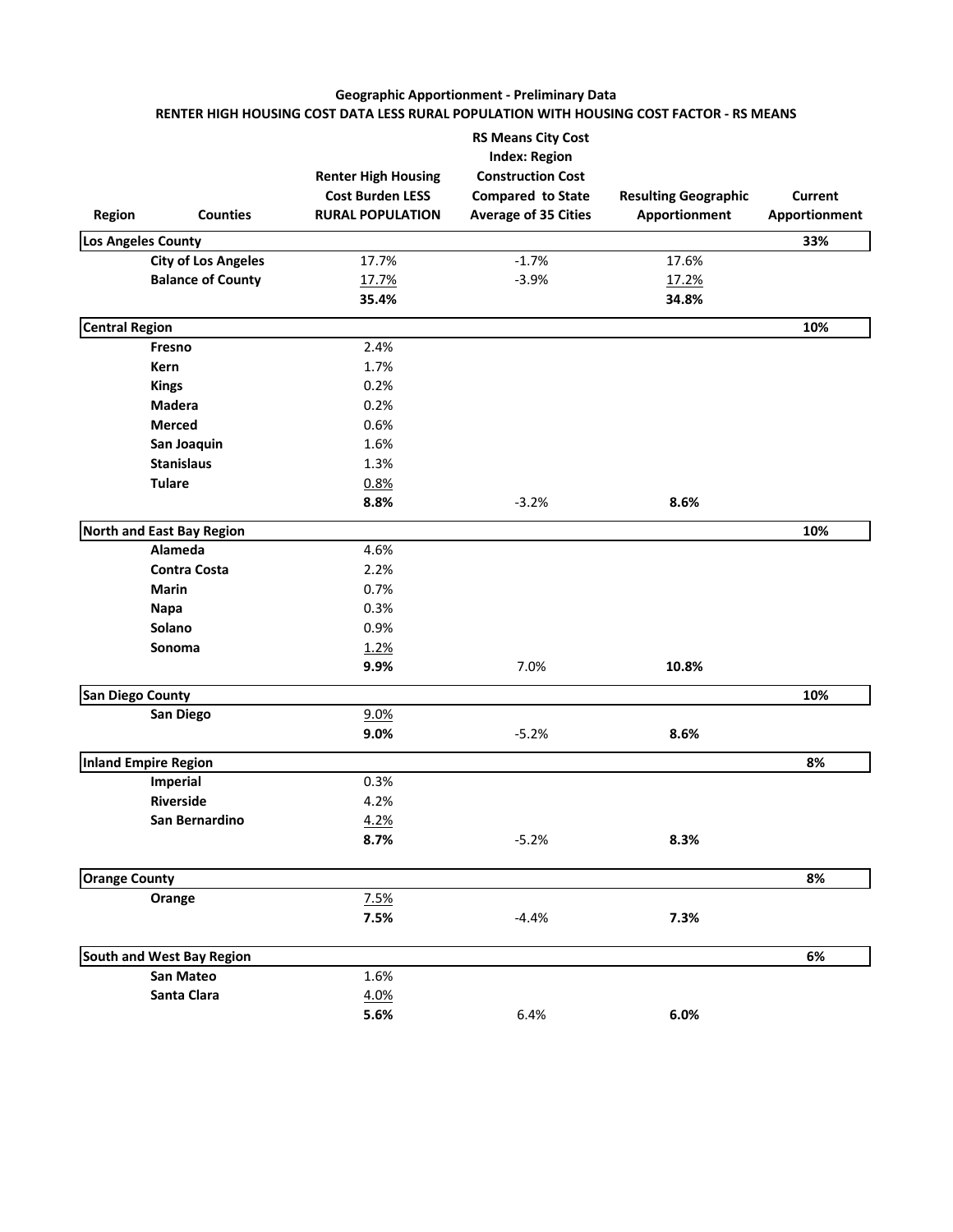# **Geographic Apportionment - Preliminary Data RENTER HIGH HOUSING COST DATA LESS RURAL POPULATION WITH HOUSING COST FACTOR - RS MEANS**

| Region | <b>Counties</b>                    | <b>Renter High Housing</b><br><b>Cost Burden LESS</b><br><b>RURAL POPULATION</b> | <b>RS Means City Cost</b><br><b>Index: Region</b><br><b>Construction Cost</b><br><b>Compared to State</b><br><b>Average of 35 Cities</b> | <b>Resulting Geographic</b><br>Apportionment | <b>Current</b><br>Apportionment |
|--------|------------------------------------|----------------------------------------------------------------------------------|------------------------------------------------------------------------------------------------------------------------------------------|----------------------------------------------|---------------------------------|
|        | <b>Capital and Northern Region</b> |                                                                                  |                                                                                                                                          |                                              | 6%                              |
|        | <b>Butte</b>                       | 0.6%                                                                             |                                                                                                                                          |                                              |                                 |
|        | <b>El Dorado</b>                   | 0.2%                                                                             |                                                                                                                                          |                                              |                                 |
|        | Placer                             | 0.5%                                                                             |                                                                                                                                          |                                              |                                 |
|        | Sacramento                         | 4.0%                                                                             |                                                                                                                                          |                                              |                                 |
|        | <b>Shasta</b>                      | 0.4%                                                                             |                                                                                                                                          |                                              |                                 |
|        | <b>Sutter</b>                      | 0.2%                                                                             |                                                                                                                                          |                                              |                                 |
|        | Yolo                               | 0.6%                                                                             |                                                                                                                                          |                                              |                                 |
|        | Yuba                               | 0.1%                                                                             |                                                                                                                                          |                                              |                                 |
|        |                                    | 6.6%                                                                             | $-0.5%$                                                                                                                                  | 6.7%                                         |                                 |
|        | <b>Central Coast Region</b>        |                                                                                  |                                                                                                                                          |                                              | 5%                              |
|        | <b>Monterey</b>                    | 0.8%                                                                             |                                                                                                                                          |                                              |                                 |
|        | San Luis Obispo                    | 0.8%                                                                             |                                                                                                                                          |                                              |                                 |
|        | Santa Barbara                      | 1.3%                                                                             |                                                                                                                                          |                                              |                                 |
|        | <b>Santa Cruz</b>                  | 0.7%                                                                             |                                                                                                                                          |                                              |                                 |
|        | Ventura                            | 1.6%                                                                             |                                                                                                                                          |                                              |                                 |
|        |                                    | 5.2%                                                                             | $-1.0%$                                                                                                                                  | 5.2%                                         |                                 |
|        | <b>San Francisco County</b>        |                                                                                  |                                                                                                                                          |                                              | 4%                              |
|        | <b>San Francisco</b>               | 3.3%                                                                             |                                                                                                                                          |                                              |                                 |
|        |                                    | 3.3%                                                                             | 13.5%                                                                                                                                    | 3.7%                                         |                                 |
|        |                                    | 100.0%                                                                           |                                                                                                                                          | 100.0%                                       | 100%                            |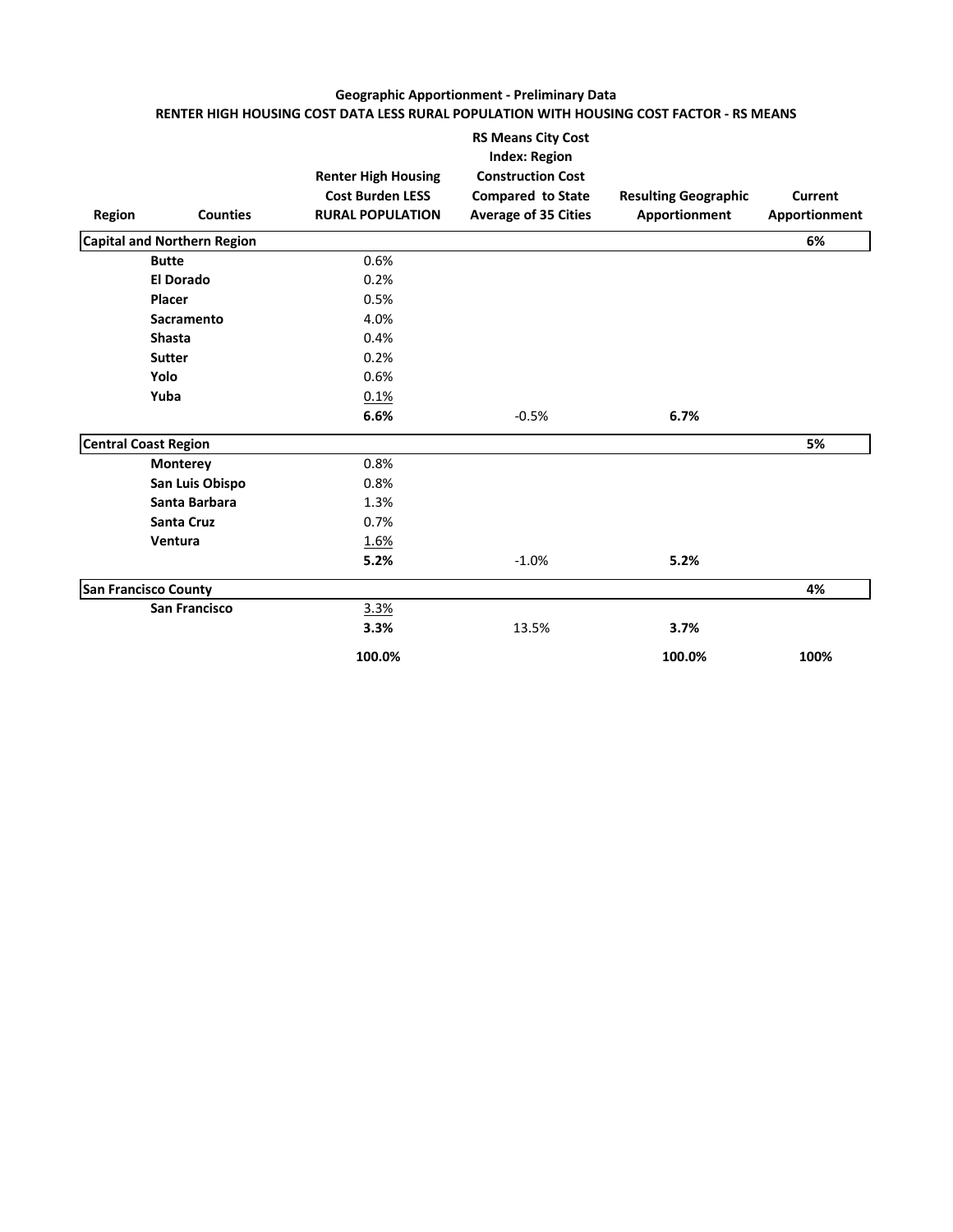# **Geographic Apportionment - Preliminary Data VERY LOW INCOME DATA LESS RURAL POPULATION WITH HOUSING COST FACTOR - TCAC ELIGIBLE BASIS LIMIT DATA**

| Region                  | <b>Counties</b>            | Percentage of<br><b>Households with Very</b><br><b>Low Income LESS</b><br><b>RURAL POPULATION</b> | Region \$/SF of<br><b>Structures Compared to</b><br><b>State Average</b> | <b>Resulting Geographic</b><br>Apportionment | <b>Current</b><br>Apportionment |
|-------------------------|----------------------------|---------------------------------------------------------------------------------------------------|--------------------------------------------------------------------------|----------------------------------------------|---------------------------------|
| Los Angeles County      |                            |                                                                                                   |                                                                          |                                              | 33%                             |
|                         | <b>City of Los Angeles</b> | 13.7%                                                                                             | 0.98                                                                     | 13.6%                                        |                                 |
|                         | <b>Balance of County</b>   | 14.9%                                                                                             | 0.98                                                                     | 14.8%                                        |                                 |
|                         |                            | 28.6%                                                                                             |                                                                          | 28.4%                                        |                                 |
| <b>Central Region</b>   |                            |                                                                                                   |                                                                          |                                              | 10%                             |
|                         | Fresno                     | 2.3%                                                                                              |                                                                          |                                              |                                 |
|                         | Kern                       | 1.9%                                                                                              |                                                                          |                                              |                                 |
|                         | <b>Kings</b>               | 0.3%                                                                                              |                                                                          |                                              |                                 |
|                         | Madera                     | 0.2%                                                                                              |                                                                          |                                              |                                 |
|                         | <b>Merced</b>              | 0.6%                                                                                              |                                                                          |                                              |                                 |
|                         | San Joaquin                | 1.6%                                                                                              |                                                                          |                                              |                                 |
|                         | <b>Stanislaus</b>          | 1.3%                                                                                              |                                                                          |                                              |                                 |
|                         | <b>Tulare</b>              | 0.9%                                                                                              |                                                                          |                                              |                                 |
|                         |                            | 9.1%                                                                                              | 0.92                                                                     | 8.4%                                         |                                 |
|                         | North and East Bay Region  |                                                                                                   |                                                                          |                                              | 10%                             |
|                         | Alameda                    | 4.8%                                                                                              |                                                                          |                                              |                                 |
|                         | <b>Contra Costa</b>        | 3.1%                                                                                              |                                                                          |                                              |                                 |
|                         | <b>Marin</b>               | 0.9%                                                                                              |                                                                          |                                              |                                 |
|                         | <b>Napa</b>                | 0.4%                                                                                              |                                                                          |                                              |                                 |
|                         | Solano                     | 1.1%                                                                                              |                                                                          |                                              |                                 |
|                         | Sonoma                     | 1.3%                                                                                              |                                                                          |                                              |                                 |
|                         |                            | 11.6%                                                                                             | 1.15                                                                     | 13.5%                                        |                                 |
| <b>San Diego County</b> |                            |                                                                                                   |                                                                          |                                              | 10%                             |
|                         | San Diego                  | 8.6%                                                                                              |                                                                          |                                              |                                 |
|                         |                            | 8.6%                                                                                              | 1.08                                                                     | 9.4%                                         |                                 |
|                         | Inland Empire Region       |                                                                                                   |                                                                          |                                              | 8%                              |
|                         | Imperial                   | 0.3%                                                                                              |                                                                          |                                              |                                 |
|                         | Riverside                  | 5.3%                                                                                              |                                                                          |                                              |                                 |
|                         | San Bernardino             | 4.7%                                                                                              |                                                                          |                                              |                                 |
|                         |                            | 10.3%                                                                                             | 0.89                                                                     | 9.2%                                         |                                 |
| <b>Orange County</b>    |                            |                                                                                                   |                                                                          |                                              | 8%                              |
|                         | Orange                     | 8.1%                                                                                              |                                                                          |                                              |                                 |
|                         |                            | 8.1%                                                                                              | 0.87                                                                     | 7.1%                                         |                                 |
|                         | South and West Bay Region  |                                                                                                   |                                                                          |                                              | 6%                              |
|                         | San Mateo                  | 2.1%                                                                                              |                                                                          |                                              |                                 |
|                         | Santa Clara                | 5.1%                                                                                              |                                                                          |                                              |                                 |
|                         |                            | 7.2%                                                                                              | 0.92                                                                     | 6.7%                                         |                                 |
|                         |                            |                                                                                                   |                                                                          |                                              |                                 |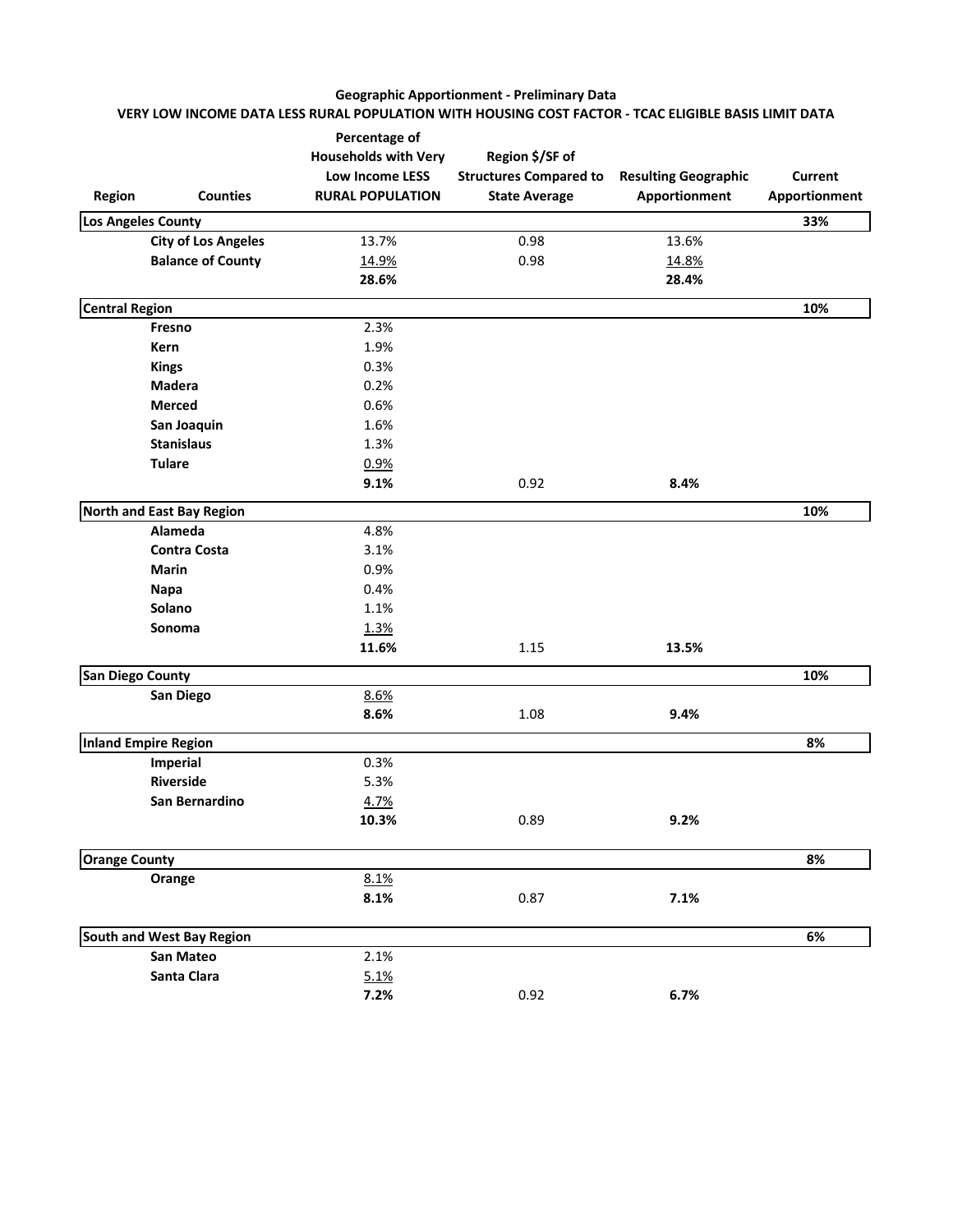# **Geographic Apportionment - Preliminary Data VERY LOW INCOME DATA LESS RURAL POPULATION WITH HOUSING COST FACTOR - TCAC ELIGIBLE BASIS LIMIT DATA**

| Region | <b>Counties</b>                    | Percentage of<br><b>Households with Very</b><br><b>Low Income LESS</b><br><b>RURAL POPULATION</b> | Region \$/SF of<br><b>Structures Compared to</b><br><b>State Average</b> | <b>Resulting Geographic</b><br>Apportionment | Current<br>Apportionment |
|--------|------------------------------------|---------------------------------------------------------------------------------------------------|--------------------------------------------------------------------------|----------------------------------------------|--------------------------|
|        | <b>Capital and Northern Region</b> |                                                                                                   |                                                                          |                                              | 6%                       |
|        | <b>Butte</b>                       | 0.6%                                                                                              |                                                                          |                                              |                          |
|        | <b>El Dorado</b>                   | 0.4%                                                                                              |                                                                          |                                              |                          |
|        | Placer                             | 0.9%                                                                                              |                                                                          |                                              |                          |
|        | Sacramento                         | 4.1%                                                                                              |                                                                          |                                              |                          |
|        | <b>Shasta</b>                      | 0.4%                                                                                              |                                                                          |                                              |                          |
|        | <b>Sutter</b>                      | 0.2%                                                                                              |                                                                          |                                              |                          |
|        | Yolo                               | 0.6%                                                                                              |                                                                          |                                              |                          |
|        | Yuba                               | 0.2%                                                                                              |                                                                          |                                              |                          |
|        |                                    | 7.4%                                                                                              | 0.86                                                                     | 6.4%                                         |                          |
|        | <b>Central Coast Region</b>        |                                                                                                   |                                                                          |                                              | 5%                       |
|        | Monterey                           | 0.9%                                                                                              |                                                                          |                                              |                          |
|        | San Luis Obispo                    | 0.8%                                                                                              |                                                                          |                                              |                          |
|        | Santa Barbara                      | 1.2%                                                                                              |                                                                          |                                              |                          |
|        | <b>Santa Cruz</b>                  | 0.7%                                                                                              |                                                                          |                                              |                          |
|        | Ventura                            | 2.1%                                                                                              |                                                                          |                                              |                          |
|        |                                    | 5.7%                                                                                              | 1.01                                                                     | 5.8%                                         |                          |
|        | <b>San Francisco County</b>        |                                                                                                   |                                                                          |                                              | 4%                       |
|        | <b>San Francisco</b>               | 3.4%                                                                                              |                                                                          |                                              |                          |
|        |                                    | 3.4%                                                                                              | 1.51                                                                     | 5.1%                                         |                          |
|        |                                    | 100.0%                                                                                            |                                                                          | 100.0%                                       | 100%                     |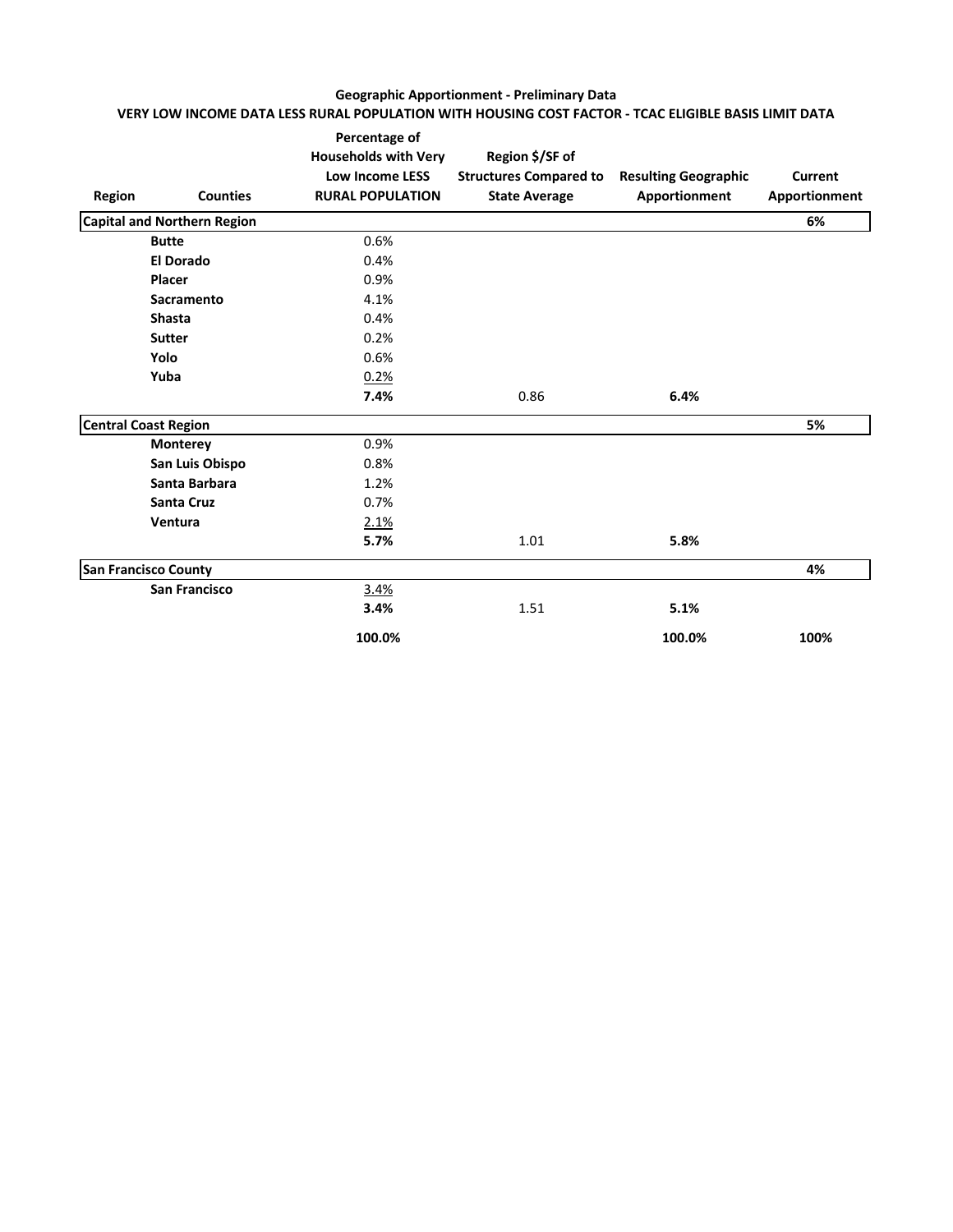#### **Geographic Apportionment - Preliminary Data RENTER HIGH HOUSING COST DATA LESS RURAL POPULATION WITH HOUSING COST FACTOR - TCAC ELIGIBLE BASIS LIMIT DATA**

| <b>Region</b>           | <b>Counties</b>            | <b>Renter High Housing</b><br><b>Cost Burden LESS</b><br><b>RURAL POPULATION</b> | Region \$/SF of<br><b>Structures Compared to</b><br><b>State Average</b> | <b>Resulting Geographic</b><br>Apportionment | <b>Current</b><br>Apportionment |
|-------------------------|----------------------------|----------------------------------------------------------------------------------|--------------------------------------------------------------------------|----------------------------------------------|---------------------------------|
| Los Angeles County      |                            |                                                                                  |                                                                          |                                              | 33%                             |
|                         | <b>City of Los Angeles</b> | 17.7%                                                                            | 0.98                                                                     | 17.5%                                        |                                 |
|                         | <b>Balance of County</b>   | 17.7%                                                                            | 0.98                                                                     | 17.5%                                        |                                 |
|                         |                            | 35.4%                                                                            |                                                                          | 35.0%                                        |                                 |
| <b>Central Region</b>   |                            |                                                                                  |                                                                          |                                              | 10%                             |
|                         | Fresno                     | 2.4%                                                                             |                                                                          |                                              |                                 |
|                         | Kern                       | 1.7%                                                                             |                                                                          |                                              |                                 |
|                         | <b>Kings</b>               | 0.2%                                                                             |                                                                          |                                              |                                 |
|                         | Madera                     | 0.2%                                                                             |                                                                          |                                              |                                 |
|                         | <b>Merced</b>              | 0.6%                                                                             |                                                                          |                                              |                                 |
|                         | San Joaquin                | 1.6%                                                                             |                                                                          |                                              |                                 |
|                         | <b>Stanislaus</b>          | 1.3%                                                                             |                                                                          |                                              |                                 |
|                         | <b>Tulare</b>              | 0.8%                                                                             |                                                                          |                                              |                                 |
|                         |                            | 8.8%                                                                             | 0.92                                                                     | 8.1%                                         |                                 |
|                         | North and East Bay Region  |                                                                                  |                                                                          |                                              | 10%                             |
|                         | Alameda                    | 4.6%                                                                             |                                                                          |                                              |                                 |
|                         | <b>Contra Costa</b>        | 2.2%                                                                             |                                                                          |                                              |                                 |
|                         | Marin                      | 0.7%                                                                             |                                                                          |                                              |                                 |
|                         | <b>Napa</b>                | 0.3%                                                                             |                                                                          |                                              |                                 |
|                         | Solano                     | 0.9%                                                                             |                                                                          |                                              |                                 |
|                         | Sonoma                     | 1.2%                                                                             |                                                                          |                                              |                                 |
|                         |                            | 9.9%                                                                             | 1.15                                                                     | 11.5%                                        |                                 |
| <b>San Diego County</b> |                            |                                                                                  |                                                                          |                                              | 10%                             |
|                         | San Diego                  | 9.0%                                                                             |                                                                          |                                              |                                 |
|                         |                            | 9.0%                                                                             | 1.08                                                                     | 9.8%                                         |                                 |
|                         | Inland Empire Region       |                                                                                  |                                                                          |                                              | 8%                              |
|                         | Imperial                   | 0.3%                                                                             |                                                                          |                                              |                                 |
|                         | Riverside                  | 4.2%                                                                             |                                                                          |                                              |                                 |
|                         | San Bernardino             | 4.2%                                                                             |                                                                          |                                              |                                 |
|                         |                            | 8.7%                                                                             | 0.89                                                                     | 7.8%                                         |                                 |
| <b>Orange County</b>    |                            |                                                                                  |                                                                          |                                              | 8%                              |
|                         | Orange                     | 7.5%                                                                             |                                                                          |                                              |                                 |
|                         |                            | 7.5%                                                                             | 0.87                                                                     | 6.6%                                         |                                 |
|                         |                            |                                                                                  |                                                                          |                                              |                                 |
|                         | South and West Bay Region  |                                                                                  |                                                                          |                                              | 6%                              |
|                         | San Mateo                  | 1.6%                                                                             |                                                                          |                                              |                                 |
|                         | Santa Clara                | 4.0%                                                                             |                                                                          |                                              |                                 |
|                         |                            | 5.6%                                                                             | 0.92                                                                     | 5.1%                                         |                                 |